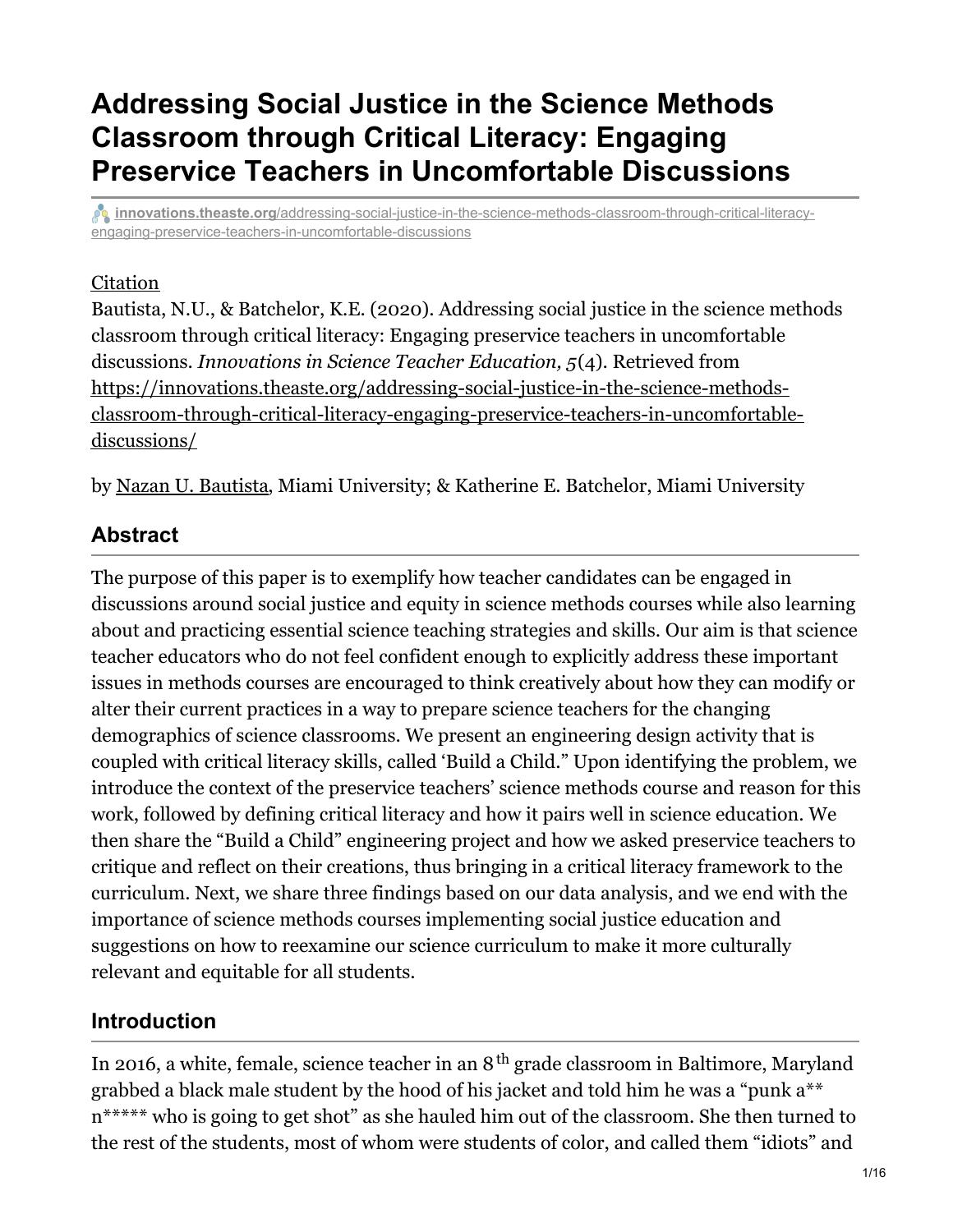"stupid" (Green, 2016). In March 2018, a white, female teacher in Crystal River, FL was fired after her white nationalist and racist podcast unearthed (Stevens, 2018). In December 2018, another white, female, science teacher in South Fresno, California was caught on camera forcibly cutting a student's hair in front of his peers as she sang the U.S. national anthem loudly (Hutcherson, 2018). In March 2019, a white, male, science teacher was suspended after allegedly using the "n-word" during a science class in Pens Groove, New Jersey (Brown, 2019).

A quick Internet search will show that the aforementioned incidents are hardly unique. As science teacher educators we have seen more than a dozen of news stories like these in the media over the last decade. We could not believe that a teacher would behave in such a deplorable way and possibly blame them for not acquiring the required dispositions to teach, especially in a context that is racially, ethnically and linguistically diverse. What we ignore, however, is the role we, as science teacher educators, play in these teachers' inability to understand and interact with students who are culturally different from them. It is about time we revisit our complicitness with teacher candidates' stereotypes of people from other cultures and races different than their own.

Over the last three decades, science educators' agendas have heavily focused on changing classroom science teaching practices from traditional lecture and cookbook labs format to constructivist and inquiry-oriented teaching and learning approaches. We have focused on developing teachers' (both prospective and inservice) and students' scientific argumentation skills and improving their understanding of scientific ways of knowing. While emphasizing these issues are important, teacher educators rarely, if at all, center instruction on social justice and equity, and thus, fall short in preparing teachers for the changing demographics and needs of their classrooms.

Teacher candidates' perceptions of preparing to become a science teacher are not any different from ours. They come to our courses with the expectation that we will address the science content knowledge they need to know and teach the strategies and techniques necessary to "deliver" the content (Ball & McDiarmid, 1990; Feiman-Nemser, 2012). Rarely teacher candidates find concepts, such as understanding the needs of their culturally diverse students, practicing culturally relevant teaching practices, or learning to properly integrate reading and writing in science instruction to help their students develop their language literacy skills as important and relevant as learning to teach science (Silverman, 2010). The news stories we shared above provide evidence that science teacher preparation is and should be indeed more than just preparation of teachers for the content expertise.

Scholars (e.g., Gay, 2010; Ladson-Billings, 1995, 2014; Nieto, 2005; Sleeter, 2005) recommend increased emphasis on culturally relevant teaching pedagogy in teacher preparation courses. Preservice teachers are in need of preparation that places culturally relevant teaching at the forefront in order to prepare future teachers with issues that may arise regarding race, culture, and gender, for example, in their classrooms, and culturally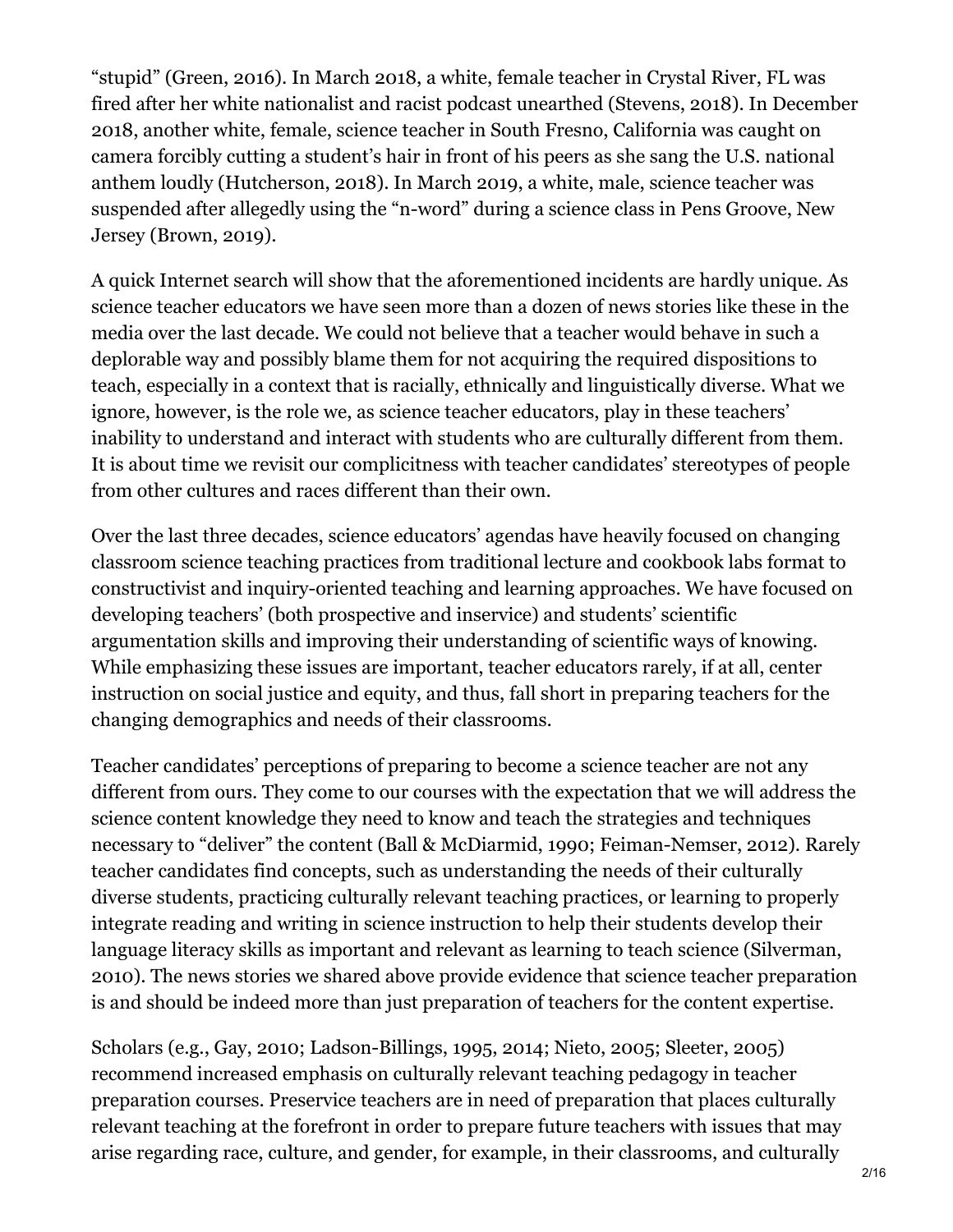relevant pedagogy provides ways of centering the cultures, languages, and experiences that diverse learners bring to classrooms (Villegas & Lucas, 2002). However, too often science teacher educators themselves are not knowledgeable about how to cater to the unique needs of culturally diverse students of science or what culturally relevant teaching approaches should look like in science classrooms. Considering the lack of science teacher educator knowledge and experience with culturally relevant teaching, our goal is to exemplify how teacher candidates can be engaged in discussions around social justice and equity in science methods courses while also learning about and practicing essential science teaching strategies and skills. Our hope with this article is that science educators like Nazan, who do not feel confident enough to explicitly address these important issues in methods courses are encouraged to think creatively about how they can modify or alter their practices in a way to prepare science teachers for the changing demographics of classrooms.

We want to clarify, however, that we do not claim that this single activity that spans over a couple of days makes big changes in the worldviews preservice teachers have developed over their lifetime. However, it is through engaging and thought-provoking activities such as the one we explain below that both science teacher educators and preservice teachers will engage in conversations that they may find difficult and uncomfortable. For real change to happen, more of these conversations and engagements must happen in the entire curriculum of a program.

We begin by introducing the context of the preservice teachers' science methods course and reason for this work, followed by defining critical literacy and how it pairs well in science education. We then share an engineering design project and how we engaged preservice teachers in critical conversations by critiquing and reflecting on their creations. Next, we share conversations preservice teachers had among themselves and with us, and the themes that emerged from these audio-taped conversations. We end with the importance of science methods courses implementing social justice education and suggestions on how to reexamine our science curriculum to make it more culturally relevant and equitable for all students.

# **Context**

In 2016, the Department of Teacher Education at this Midwestern university adopted a mission statement which highlighted our commitment to preparing teachers for confronting social injustices in all educational settings. This commitment required a shift in what was in the center of our curricula. As we revised our course curricula by centering it on learners and focusing on culturally relevant pedagogical approaches, it became obvious that Nazan's lack of expertise and experiences in these approaches were obstacles in effective implementation.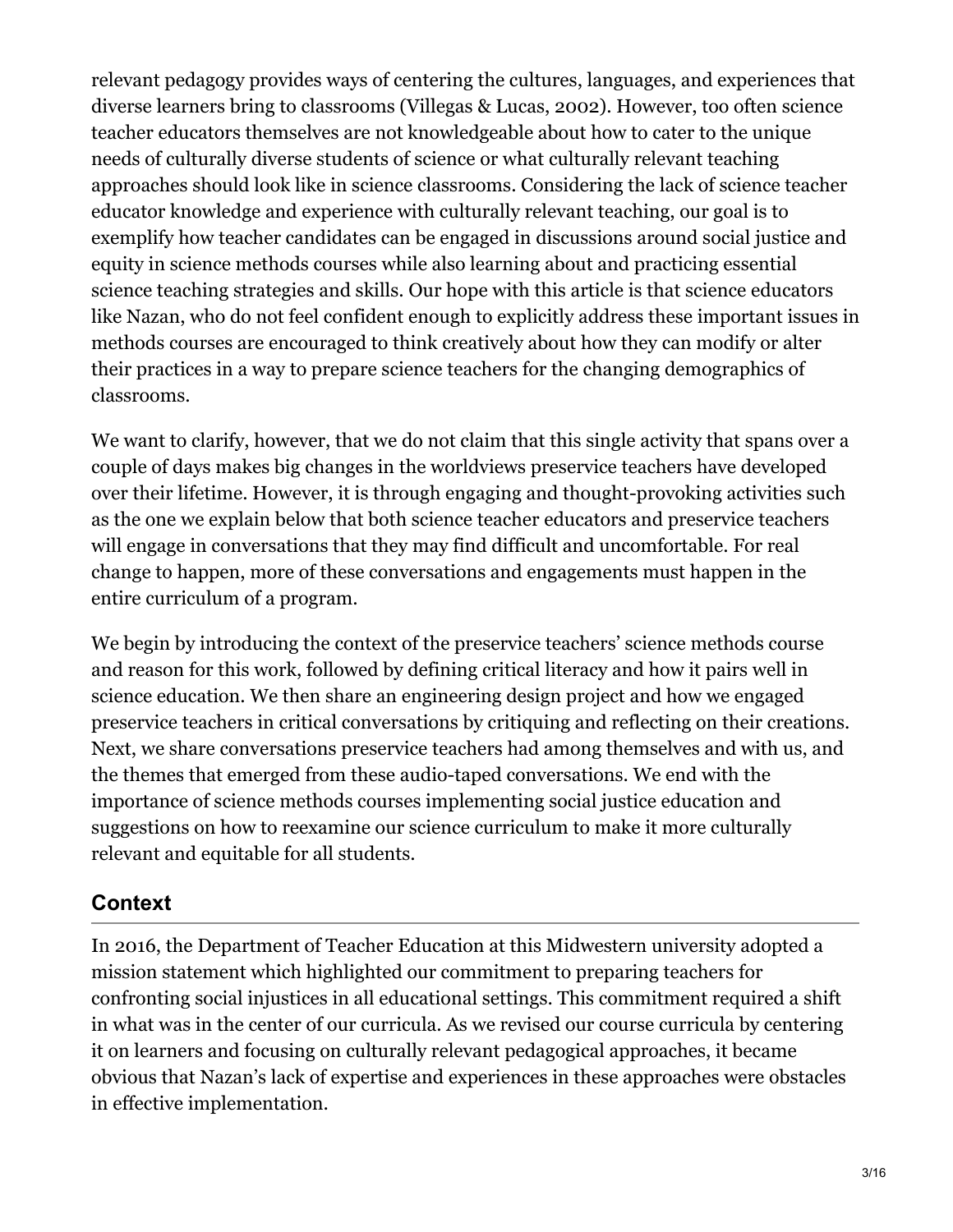Nazan is an international scholar who was born and raised in a non-English speaking and Muslim country. She was one of the eight female students out of 60 who studied and earned a bachelor's degree in Physics prior to pursuing a graduate degree in the U.S. Her personal and academic experiences and worldviews have been shaped by her perceived minority identities (ethnic, religious, and gender). While she could empathize with injustices that other minority groups (e.g., LGBTQ+ and people of color, or POC) faced with and became allied to related causes such as Black Lives Matter, she failed to recognize her dominant white identity and its impact on the communities in which she was engaged. Through the process of critical introspection in faculty meetings, learning communities, and audited courses with social justice foci, she started to acknowledge her white identity and the need to address issues of social justice in her science methods courses.

Sharing scholarship at the faculty meetings and ideas during hallway conversations enabled us to identify the exemplary work already been done by colleagues. Katherine, for example, had her English Language Arts education majors select print and nonprint linked texts, centering on a social justice theme (e.g., Black Lives Matter) and then critique their texts through a critical literacy lens to address their implicit biases (Batchelor, DeWater, & Thompson, 2019). What attracted Nazan to this work was that Katherine was able to meaningfully weave the new mission with the content of her course (ELA), which her students were expected to teach.

The question for Nazan was, How could the same be done in a science methods course? This is how the idea of integrating engineering design and critical literacy came to coexist for us. Early Childhood Education majors in Nazan's science methods course had just learned engineering design principles as addressed in the *Next Generation Science Standards* (*NGSS*, NGSS Lead States, 2013). The critical literacy infused engineering design activity, called "Build a Child" mentioned below, would create a context for the preservice teachers to apply principles of engineering design they previously learned while enabling us to engage them in uncomfortable discussions and identify any implicit bias preservice teachers might have about their future students. In a study conducted with a comparable sample of preservice teachers, Bautista, Misco, and Quaye (2018) found that preservice teachers often "have *submerged epistemologies* (e.g., implicit biases) about the world that may or may not show themselves in teacher preparation classes and the schools in which they may teach" (p. 166). Batchelor (2019) research also revealed that preservice teachers' sociocultural experiences and intersectionality awareness influenced their thinking about bias. Therefore, engaging preservice teachers in an explicit discussion about their child creations using a critical literacy lens would encourage this engineering design activity to become a platform for culturally relevant teaching.

# **Critical Literacy Paired with Science in Preservice Teacher Education**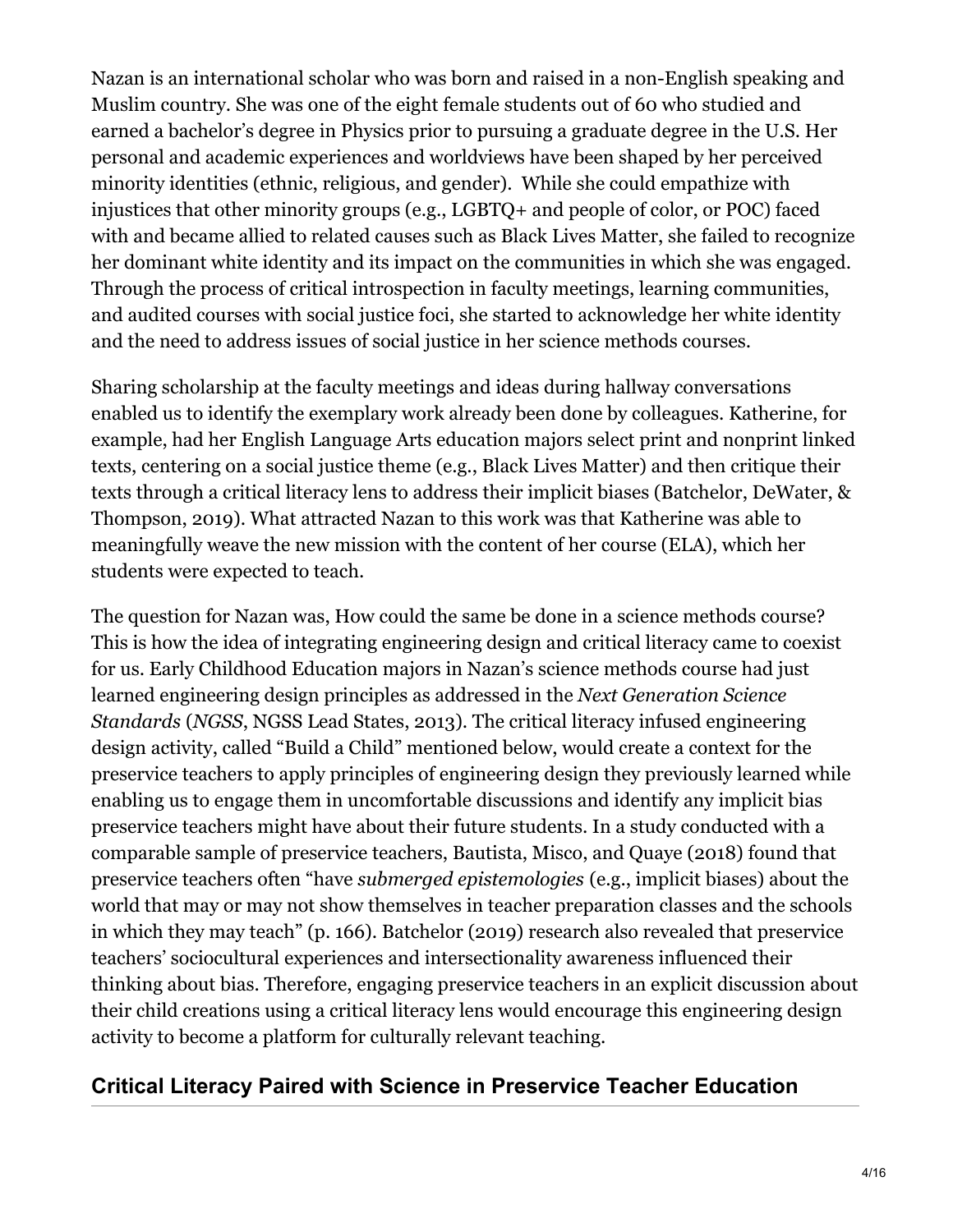There is a disparity between children's diversity and the standardizations and curricula associated with them (Genishi & Dyson, 2009). With 80% of teachers identifying as white, middle class, monolingual females, it's not hard to see why (Nieto, 2000; Villegas & Lucas, 2002). Children need to see themselves in the curriculum, but without the pedagogical backbone of culturally relevant teaching, this can become a roadblock to curricular choices for some teachers, especially future teachers. One way to combat this void is through the practice of critical literacy. Critical literacy provides pathways for teachers who are seeking to engage in culturally relevant teaching practices since it is rooted in democracy, injustice, and considered a lens of literacy as well as a practice engaged to encourage students to use language to question their everyday world experiences. In particular, it centers on the relationship dynamic between language and power, positing that text and education are never neutral. It is a sociopolitical system that either privileges or oppresses, especially regarding race, class, and gender. Critical literacy meshes social, cultural, and political worlds with how texts (in the broadest sense) work, in what context, and discusses who benefits and is marginalized within the boundaries of these text uses (Lewison, Leland, & Harste, 2014), which is one of the tenets of culturally relevant teaching: developing a critical consciousness (Gay, 2010; Ladson-Billings, 1995), meaning, students are able to critique cultural norms and values society has deemed worthy.

There is no set "how-to" on how to enact critical literacy in the classroom. This is because each experience is contingent upon the students' and teachers' power relations and the needs and inquiries of each child. However, the most commonly used practices that support critical literacy in the classroom include: reading supplementary texts; reading multiple texts; reading from a resistant perspective; producing counter-texts; having students conduct research about topics of personal interest; and challenging students to take social action (Behrman, 2006).

Critical literacy practices and inquiry-based science pair well since both encourage instructional strategies that build on students' curiosities of the world around them and enhance literacy skills. Additionally, scientific literacy requires the ability to critique the quality of evidence when reading various media, including the Internet, magazines, and television. Moreover, providing opportunities for students to question and ponder what students find meaningful is important to promote an inquiry-based classroom, whether it be in science or language arts.

Both critical literacy and science education encourage students to meaningfully and actively participate with others in a global society. For example, DeBoer (2005) suggests, "Science education should develop citizens who are able to critically follow reports and discussions about science that appear in the media and who can take part in conversations about science and science related issues that are part of their daily experience" (p. 234). Therefore, the many benefits of including critical literacy practices in science education should be examined with preservice teachers as well as practicing teachers.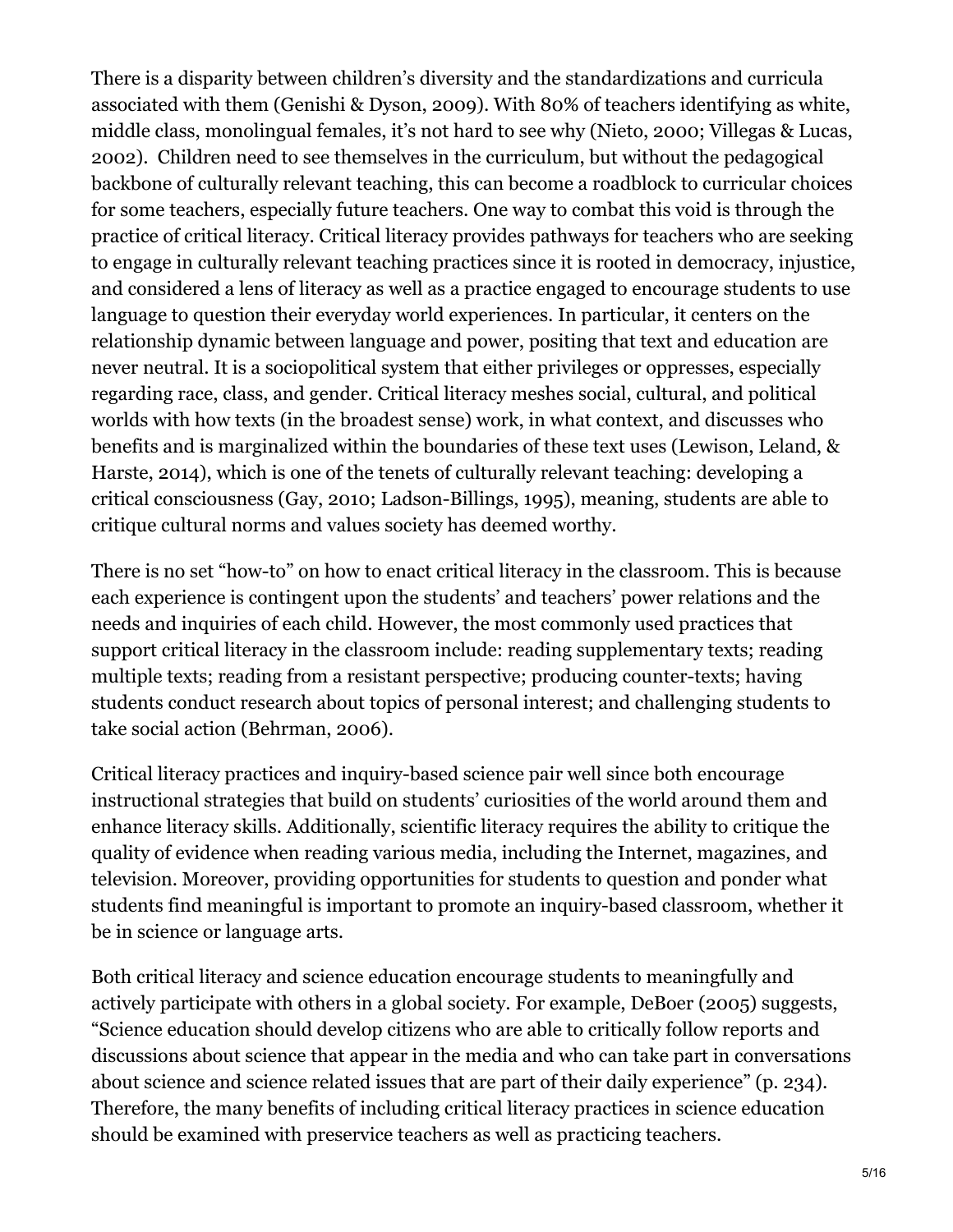# **Preparing Preservice Teachers for the Critical Conversations**

In the days leading to the engineering design and the critical conversations, preservice teachers read articles by Montgomery (2001), Moll et al. (1992) and Yosso (2005) focusing on creating culturally responsive and inclusive classrooms and students' funds of knowledge. They conducted a diversity self-assessment adopted from Bromley (1998). They shared their self-assessment responses in small groups and discussed the ideas that emerged from these small groups as a whole class. Perhaps the most important aspects of these discussions was that most preservice teachers initially shared their own stories of being stereotyped. For instance, identifying herself as feminine, Bekah expressed that people often assumed she could not use power tools, such as a drill press, or do physical hard work (e.g., putting up a drywall). Yufang, the only international student in the methods class, explained how she felt silenced and invisible in most of her college courses by peers and professors as she could not speak English fast enough during her freshman and sophomore years. Nazan, then guided preservice teachers to consider their future students experiencing similar or other biases (e.g., racial, religious, etc.) and what actions they might take to reach out to these students. Using Moll's (1992) funds of knowledge and Yosso's (2005) cultural wealth model, preservice teachers compiled ideas to make their future students feel included in their classrooms and were encouraged to add new ideas to the class list for the rest of the semester. These classroom discussions set the stage for the "Build a Child" engineering design activity, which they started in the following class meeting.

# **"Build a Child" Engineering Design Challenge**

We called the activity, composed of three phases, "Build a Child" because of both its literal and symbolic meanings. While constructing a product using cardboards and Makedo tools as part of the engineering design process in the first phase, we asked preservice teachers to imagine who they were building and who the child was as a whole with his/her/their background, race, ethnicity, struggles, communities he/she/they lived, etc. (second phase). Through these reflective and critical discussions, preservice teachers would become more aware of the stories their future students would bring to their classrooms and the ways in which they needed to build strong relationships with these students (third phase).

### *Phase 1: Engineering Design*

<span id="page-5-0"></span>Preservice teachers first practiced engineering design principles as they built a child using cardboards and Makedo<sup>TM</sup> construction toolkit<sup>[\[1\]](#page-12-0)</sup>. Engineering design is the method that engineers use to identify and solve problems. What distinguishes engineering design from other types of problem solving is the nature of both the problem and the solution. The problems are open-ended in nature, which means there is no single correct solution. Engineers must produce solutions within the limitations of their context and choose solutions that include the most desired features. The solution is tested, revised, and re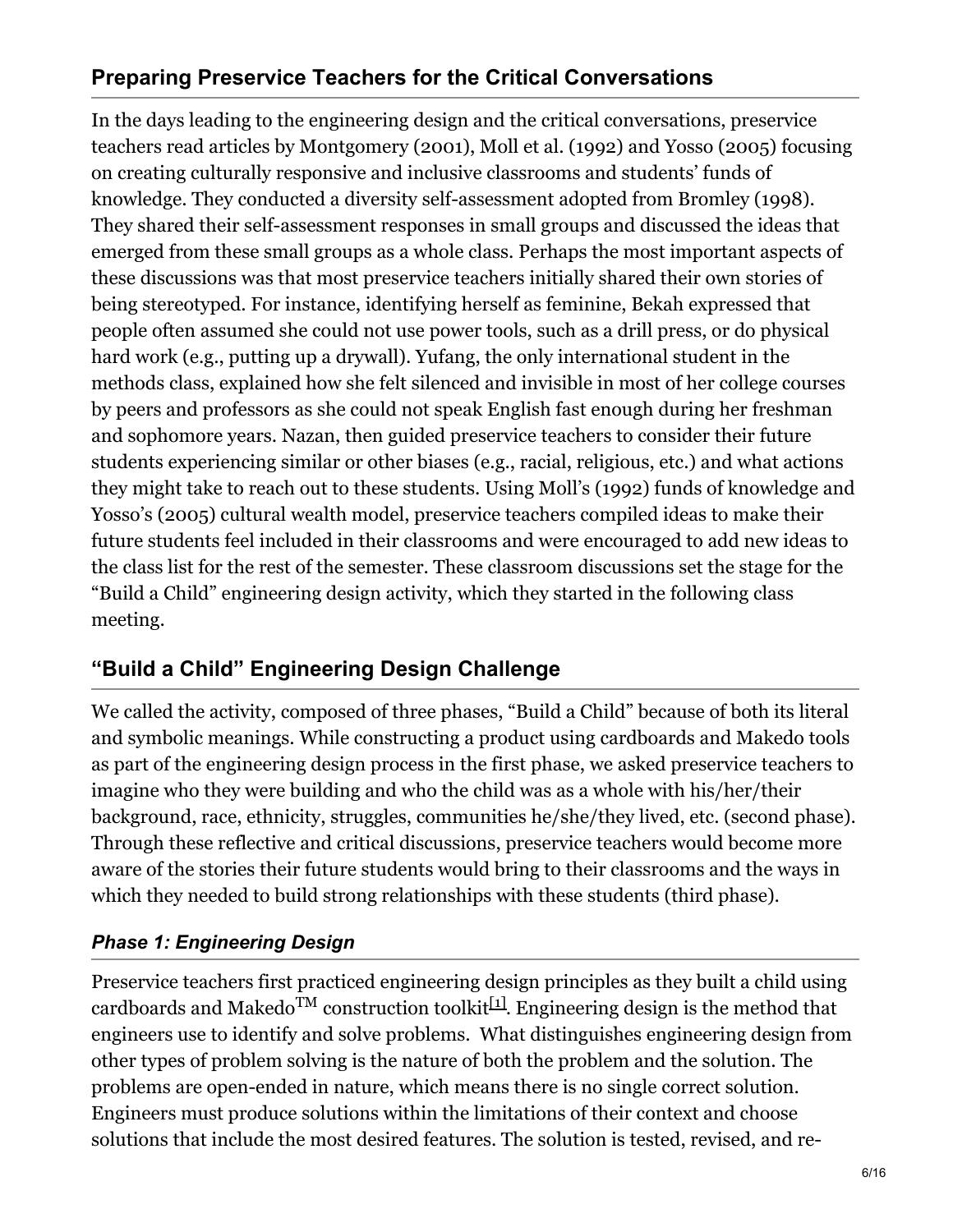tested until it is finalized, and different groups of engineers can end up with different valid solutions. See Figure 1 for the tasks and rules we provided to the preservice teachers to complete this task successfully.

Figure 1 (Click on image to enlarge)

*Rules and Criteria Provided for the "Build a Child" Engineering Design Activity and Used to Evaluate Preservice Teachers' Creations*



Once the designs were ready, Nazan, as the instructor, tested each of them to verify whether the designs followed the rules provided in figure 1. Based on the results, preservice teachers either moved on to the next section or revised their design based on the feedback provided until their design was re-tested and approved.



### *Phase 2: Essays*

In the next phase of the lesson, the cardboard children came alive. Preservice teachers individually wrote a background story about their children, detailed enough for the class to get to know each child well. We provided some questions to guide them as they wrote the stories (see figure 2). Since the class time was not long enough to finish these essays, they finalized them and submit them to the instructor prior to the next meeting, which would start with everyone presenting their stories.

Figure 2 (Click on image to enlarge) *Guiding Questions for the "Build a Child" Essays*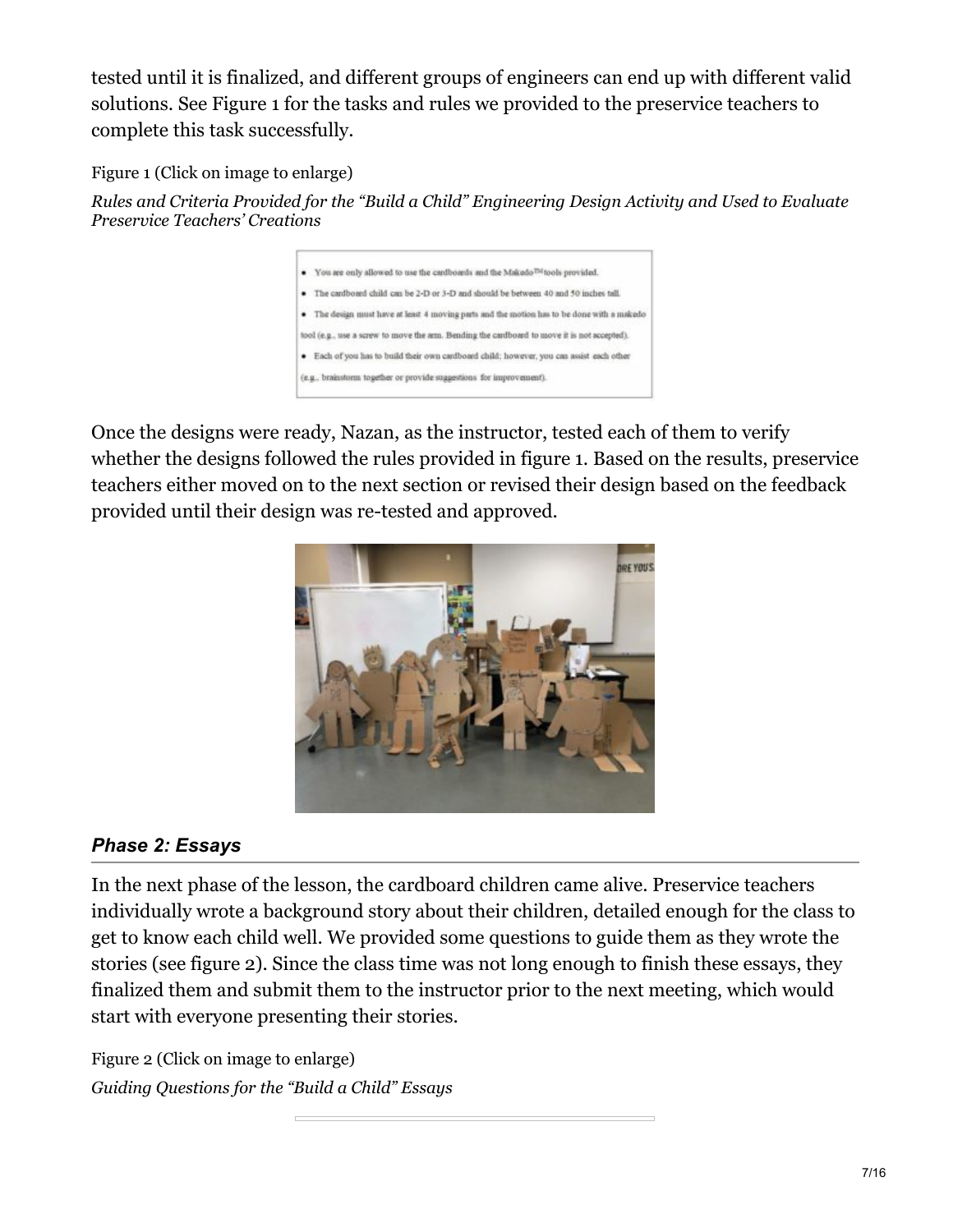

### *Phase 3: Critical Conversations*

The next phase, critical conversations, began when we asked preservice teachers to imagine that the children they built and narrated would be the children in their future classrooms. We provided the questions in figure 3 to engage them in the critical conservations. We reassured our students before discussion began that acknowledging our own privileges is never easy, and talking about them is even harder, especially when it comes to unpacking implicit biases we all hold. Tensions will arise, but it is through these tensions that we outgrow our thinking. Both Nazan and Katherine shared personal experiences with implicit biases they carried in order to build trust and share that even though they are "seasoned teachers," they too were challenged with personal biases they carried. By revealing these moments and prefacing the conversation on tension producing reflection, preservice teachers were more willing to share beliefs about their children in small group settings.

#### Figure 3 (Click on image to enlarge)

#### *Critical Conversation Questions Used to Guide Explicit Discussions*



During these small group discussions, both authors sat in on conversations and listened. When conversations were in lull, they would pose questions to extend and nudge students to provide more thinking behind their decisions to create a child with a particular race or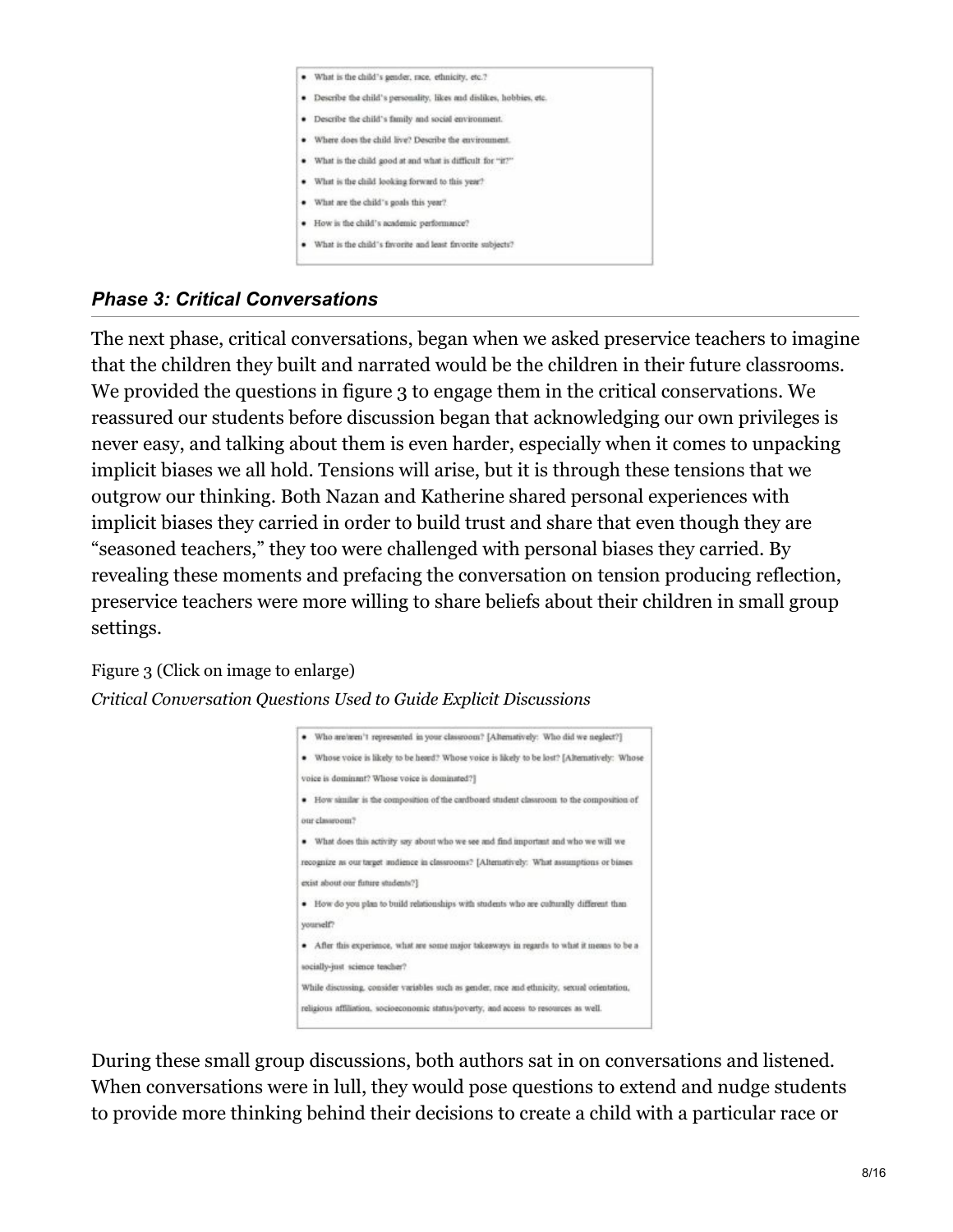gender, for example, and ask them to delve deeper into their own experiences as a student and what they witnessed in school, and more importantly, build empathy toward their created child's story.

Critical literacy and culturally relevant teaching empower students and teachers to be risktakers, for voices to be shared and heard. Therefore, when small group discussions concluded, both authors gathered the class back as a whole and asked them to share the highlights of their conversations; question and critique who is in power in making curricular decisions, and generate ideas as to how they would address some of these issues as they make curricular decisions in the future.

# **Effectiveness of Preservice Teachers' Critical Conversations**

Following the tenets of culturally relevant teaching (Gay, 2010; Ladson-Billings, 2014; Nieto, 2005), modeling it with and for our students, we engaged in instructional conversations based on meaningful topics, such as systemic issues in education, making the conversation more student-based than teacher-based, and we used open-ended questions to elaborate meaningful discussion. Nieto (2005) discussed ways to support future and practicing teachers by assisting them to "reflect deeply on their beliefs and attitudes" (pp. 217-218), which will hopefully over time, provide opportunities to engage in sustainable culturally relevant pedagogy. We are fully aware that changing students' beliefs or what Gay (2010) called " ideological anchors" can be challenging at best, even recognizing that some of our preservice teachers will walk away with some of the same preconceived notions as when they started our courses. However, both authors assert that this doesn't mean we stop trying. We work through the initial resistance, confusion, and assumptions with which students enter our courses, and offer opportunities to unpack them in a space that supports deconstructing implicit biases.

As stated in the introduction, our university division committed to teaching for social justice, thus providing numerous opportunities for guest speakers, professional development, and collaboration supporting this endeavor both for faculty and students. Because of this commitment, educators better prepare future teachers to talk about issues of race, privilege, and marginalization, for example, because they themselves are also practicing it in their courses. Preservice teachers in the program now experience the overarching theme of social justice woven into each of their courses through dialogic practice, readings, and modeling culturally relevant pedagogical tenets. It is because of this overarching thread that Katherine's students were prepared and even eager to engage in complicated conversations centering on their created children.

For the purpose of this article, we gathered the "Build a Child" essays written by the 12 preservice teachers and the audiotaped small-group and whole-class conversations. These data sources allowed us to check how effective we were in bringing submerged beliefs to the surface for open dialogue and how well the instruction worked in engaging preservice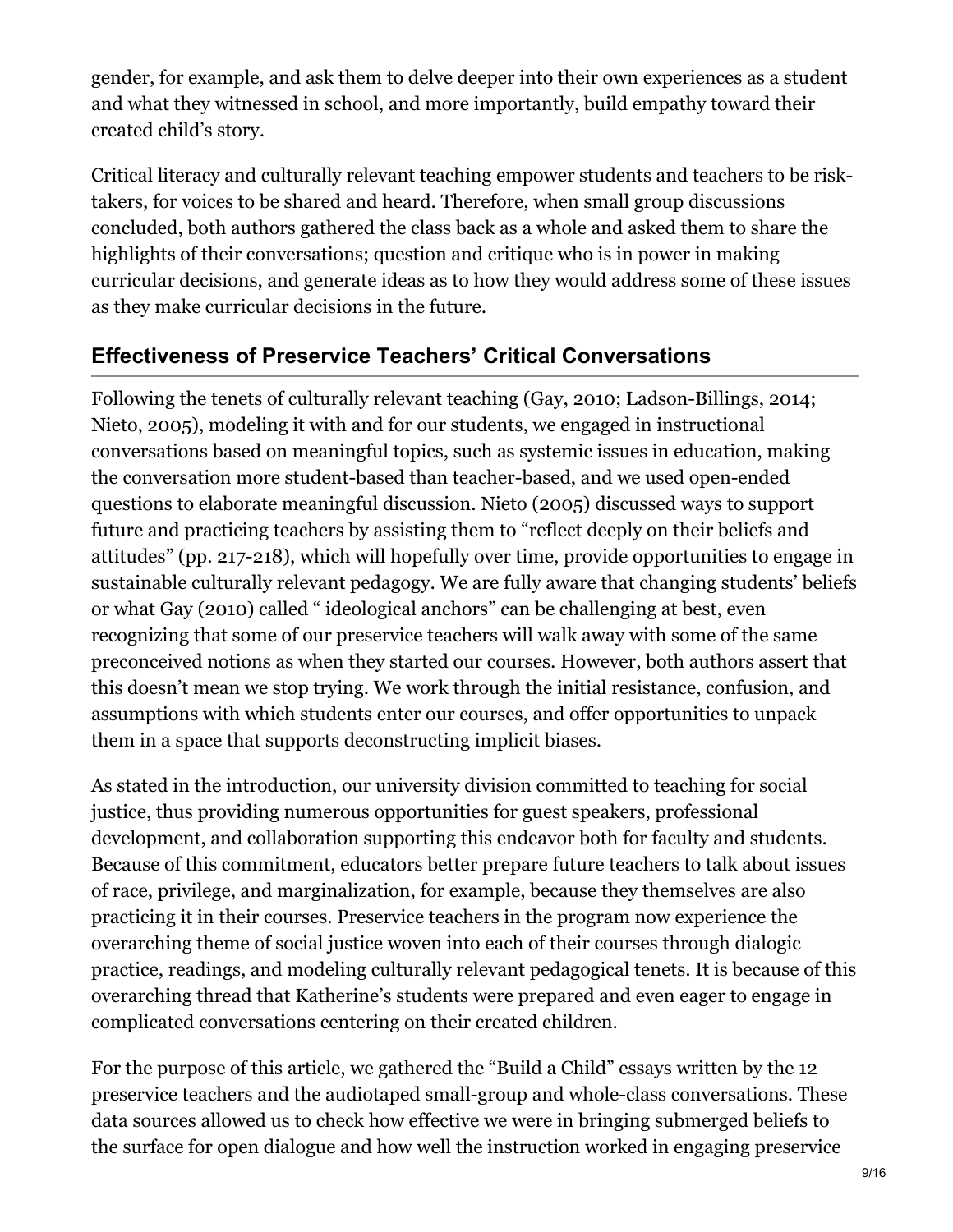teachers in meaningful conversations about social justice and equity issues. Based on our analysis, the following three themes emerged from the thematic review of the data sources: 1) emerging awareness of various forms of diversity; 2) blindness to identity; and 3) stereotypes about gender and gender binary.

### **Emerging Awareness of Various Forms of Diversity**

Overall, preservice teachers' designs included children from different racial, ethnic, and socioeconomic groups, children with physical and learning disabilities, and children who were in different points of the gender spectrum. However, gender far outweighed the other forms of diversity represented. For example, six of the 12 designs were girls and five were boys. Katie initially described her design as a boy, but later in the essay identified him as non-binary gender queer and changed her gender identifier from "him" to "them."

Regarding racial identity, one of the child designs was Black, one was multi-racial (Latina and White), and one was an immigrant (born in China), while the rest were White. Not surprisingly, the Black, female child was built by a Black, female preservice teacher, Brianna, and the Chinese child (boy) was built by a Chinese preservice teacher, Yufang. Children designed by Debi and Yufang were bilingual.

Looking at living situations, the cardboard children had very supportive families and communities, with the exception of one child who "came from an abusive family." All children were identified as living in middle class neighborhoods, while one lived in an upper, middle class town with a low unemployment rate. Two were in lower, middle class communities with both parents working or a single parent working multiple jobs. Only one preservice teacher, Brianna, mentioned that their cardboard child attended a "diverse school." Three of the children lived with only one parent along with their siblings and grandparents, and only one preservice teacher mentioned divorce as part of their child's family situation.

As for physical and mental disabilities, one child was identified as a "struggling student," "having ADD" and another child had an amputated leg. Maddie's child had an illness called "cardboard-itis," which affected his ability to memorize, and Luna's child had severe allergies, which prevented him from attending school. One child struggled with social and emotional needs and was labeled as "Gifted."

We asked students to assume that the 12 children they created were in their classroom and to reflect on how the created classroom demographics looked similar or different from our current class group. Regarding gender identity (9 female, 1 male, and 2 non-binary gender queer in the classroom versus 6 female, 5 male, and 1 non-binary gender queer with the cardboard child creations), the cardboard children leaned more toward a "traditional" elementary science classroom and less resembled the preservice teachers' class. However, regarding racial identity (10 White preservice teachers, 1 Black preservice teacher, and 1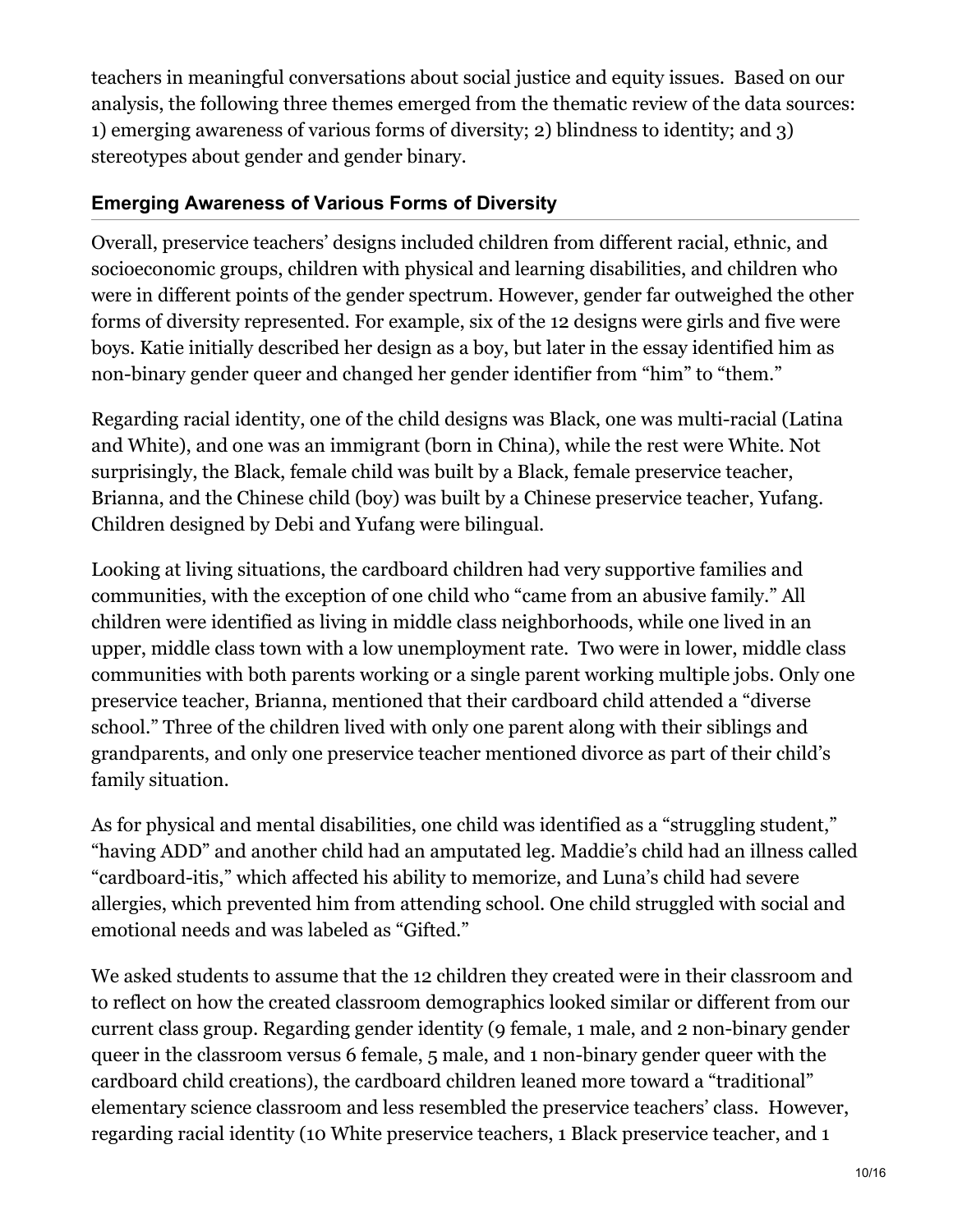Chinese preservice teacher versus 9 White cardboard children, 1 Black cardboard child, 1 Chinese cardboard child, and 1 multiracial cardboard child), the resemblance was almost identical and is also reflective of the teacher population in the United States currently with 80% White teachers.

### **Blindness to Identity**

Classroom conversations revealed that preservice teachers' awareness of forms of diversity did not mean that they had an informed understanding of how to interact with or approach students with these identities. They expressed the desire to learn about the differing needs of students in order to provide appropriate support and opportunities; yet, they stated they would treat all students the same regardless of differing needs and opportunities. Identified by the authors as problematic, the conversations among preservice teachers eluded to how their future students are equal no matter their identity, which led to the naive notion of "colorblindness."

Specifically, we called out the students' misconception that it is not appropriate to acknowledge differences, especially regarding race. We shared with them our noticings of how each preservice teacher when sharing their child's background did not identify the child's race, with the exception of Brianna, the single Black preservice teacher in the course. It was only when asked specifically what the child's race was that they addressed it. This viewpoint combined with an attitude of "everyone is equal" is problematic since race provides meaning, context, and history, just to name a few (Sensoy & DiAngelo, 2012).

### **Stereotypes About Gender and Gender Binary**

Interestingly, preservice teachers felt comfortable enough to construct a child representing the opposite sex (e.g., male student built a female child or vice versa) but those who considered themselves straight were not comfortable in building a child who identified on the LGBTQ spectrum. Additionally, regarding gender equity in science education, it was refreshing to witness how evenly distributed the children's gender was in the science classroom, especially regarding their cardboard children's attitudes and proclivity toward science. For example, one preservice teacher stated their child wanted to be an astronaut when he grew up (albeit a male child), and another preservice teacher's female child claimed to be "good at math and science," while a third, female, cardboard child stated math was her favorite subject.

However, conversations also revealed additional stereotypes about gender roles. For instance, when asked why she built a boy, Kim said her child had short hair and as a result, she imagined the child being a boy. She then turned to Luna who had short hair and identified as gender fluid and apologized. Similarly, the cardboard male students built by Jackie and Kim assumed traditional male roles in their essays. Jackie, stated that her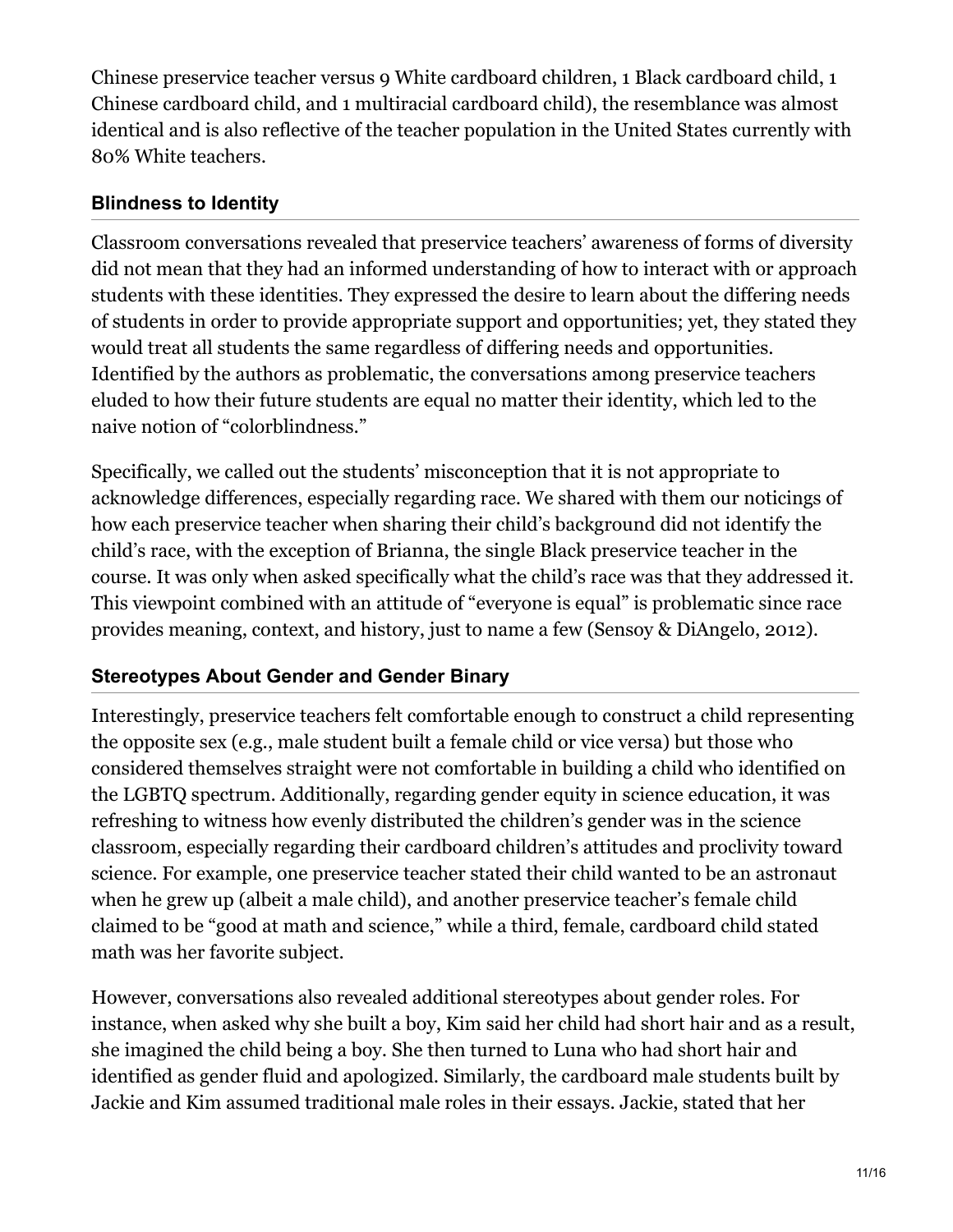cardboard child was the only boy in the family and he got to be the king while his three older sisters were princesses. Kim stated that her cardboard child had to "step up for his mother and younger sisters after their father walked out on them."

# **Discussion**

The ultimate goal of this three phase instruction was to push preservice teachers out of their comfort zones by engaging them in critical conversations around issues of social justice. Although the results may not have produced any unordinary instances, we believe that we were able to achieve this goal. Overall, our findings revealed that preservice teachers who state they have the best interests in their future students' education while appreciating the diversity students bring to their future classrooms have biases about students who have identities that differ from their own. Furthermore, considering societal norms and expectations as "normal" (e.g., heterosexuality), some expressed feeling uncomfortable to openly talk about their students' gender and racial identity when the students do not exhibit the identities that are "normal."

Science methods courses provide the necessary context and the opportunity to address preservice teachers' implicit biases about their students and the communities these students belong to. Science teacher educators must explicitly address that teachers' values and beliefs influence the way they teach content and curriculum and how they interact with their students. Content mastery cannot be ensured without "seeing" and "understanding" the whole child, which is more than knowing his or her favorite color, game, or animal. It is, in fact, part of their "job" to understand how to effectively teach the content by making it culturally relevant to their students.

To start, science teachers can examine their curriculum through a critical literacy lens, noting whose voices are marginalized and left out of the science conversation. This includes providing a variety of role models in science who represent diversity in all its senses: gender, race, sexuality, ability, age, etc. For example, if examining a unit on inventors and inventions, use Alan Turing's computer responsible for breaking the Nazi Enigma code during World War II, and provide his background and how he identified as gay. When studying space exploration, mention Sally Ride's, the first American woman in space, female life partner. Look at how diverse (or nondiverse) the scientists represented in the science textbook or supplementary texts are and provide numerous non-White, examples. For example, show clips of the Oscar-winning movie *Hidden Figures* (2017), to showcase the life work of four, Black, female pioneer NASA scientists. Promote Indigenous science role models by reading *The Girl Who Could Rock the Moon* (Cointreau, 2019), an inspirational story of the first Native American female scientist, Mary Golda Ross. Talk about the possible barriers and tensions these scientists overcame in order to open the doors for conversations surrounding social justice in science.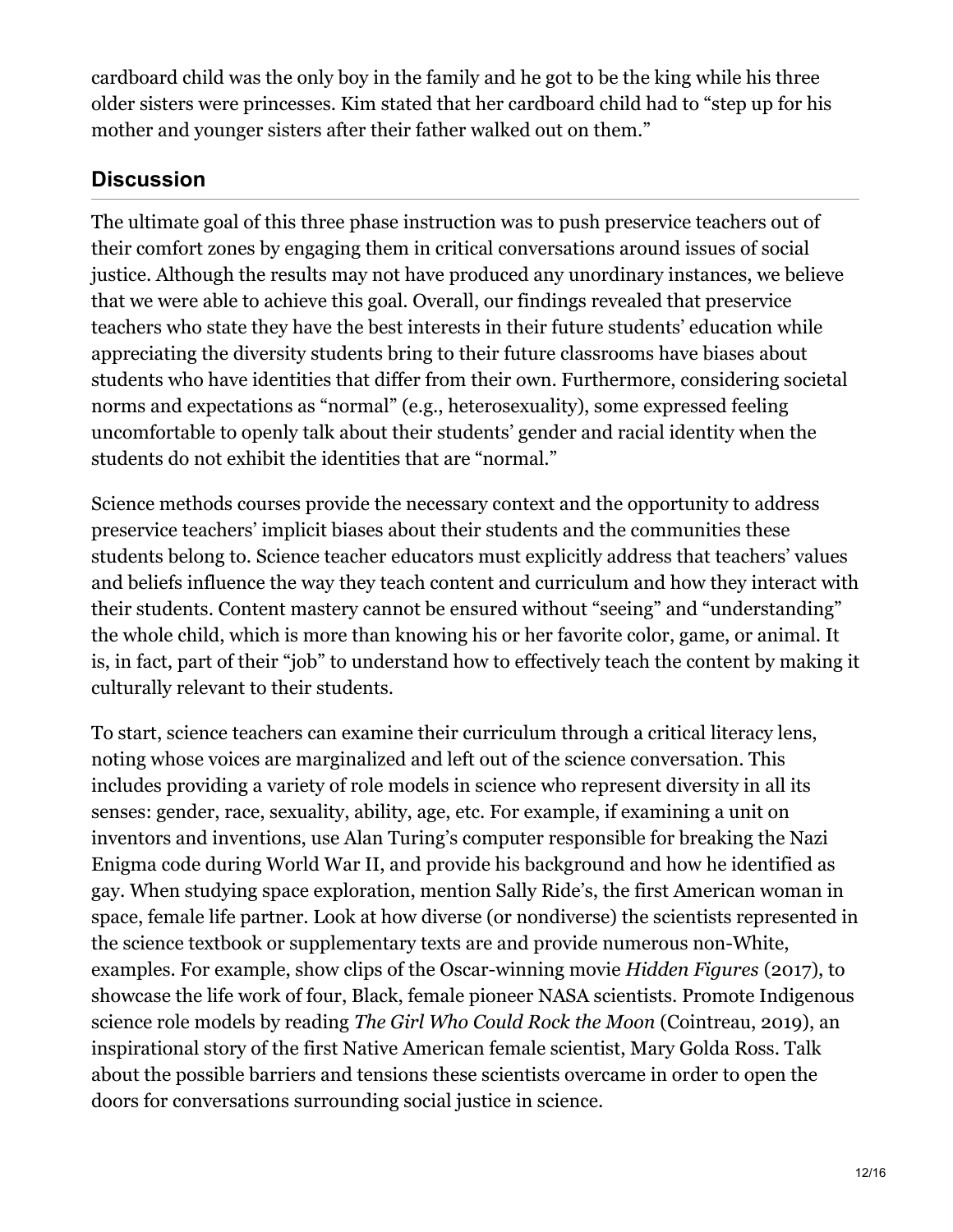Our first implementation of this activity was toward the end of the semester. These conversations were extended into their final project, titled Community Asset Map for Science Teaching and Learning. Preservice teachers were encouraged to consider ideas generated from these conversations as they developed the asset maps for the partner schools where they completed their clinical experiences. However, Nazan has now altered the course curriculum to include this activity at the beginning of the semester so continued conversations can unpack preservice teachers' implicit biases surrounding their created children as well as use this experience as an "A-ha!" moment for students to return to throughout the semester, connecting it to future readings and discussions. We have also thought about pairing this activity with students taking an implicit association test (IAT) (see Greenwald, McGhee, & Schwartz, 1998) to acknowledge various biases, such as gender and race. We could then have students match their implicit bias test results to their created-child's story, thus, making a deeper connection.

Most importantly, we believe our future teachers need to have continued support throughout the rest of their program and into their beginning years of teaching in order to make culturally relevant teaching a realization in their future science classrooms. We need to ask repeatedly, "What does culturally relevant teaching look like and feel like in the science classroom?"

# **Conclusion**

Our research revealed that more needs to be done regarding preparing future science teachers to be culturally relevant practitioners. Science education must address social justice, which means, science teachers must learn how to disrupt the current curriculum, create nurturing and supportive learning environments that are conducive to all children, and how to engage in critical conversations. This effort starts with the future of education: Preservice teachers. Teacher educators must teach them to question and examine their preconceived notions of gender, race, sexuality, able-ism, etc. Moreover, there is a need for more research to examine power relations and how culturally relevant practices are enacted in the classroom, especially science classrooms.

Overall, children need to see themselves in the curriculum, and when practicing teachers as well as future teachers are given the opportunity to examine curriculum in this manner, more voices can be included. Modeling culturally relevant science teaching approaches for future teachers as well as engaging them in "difficult" conversations about race, ethnicity, sexuality, and gender in the context of science teaching are first steps toward proper preparation of teachers for the increasingly diverse classrooms.

# **Notes**

<span id="page-12-0"></span> $^{[11]}$  Makedo Tools are child-friendly (3 years and up) tools specifically designed so as to not cut or punch skin (as described at <https://www.make.do/>).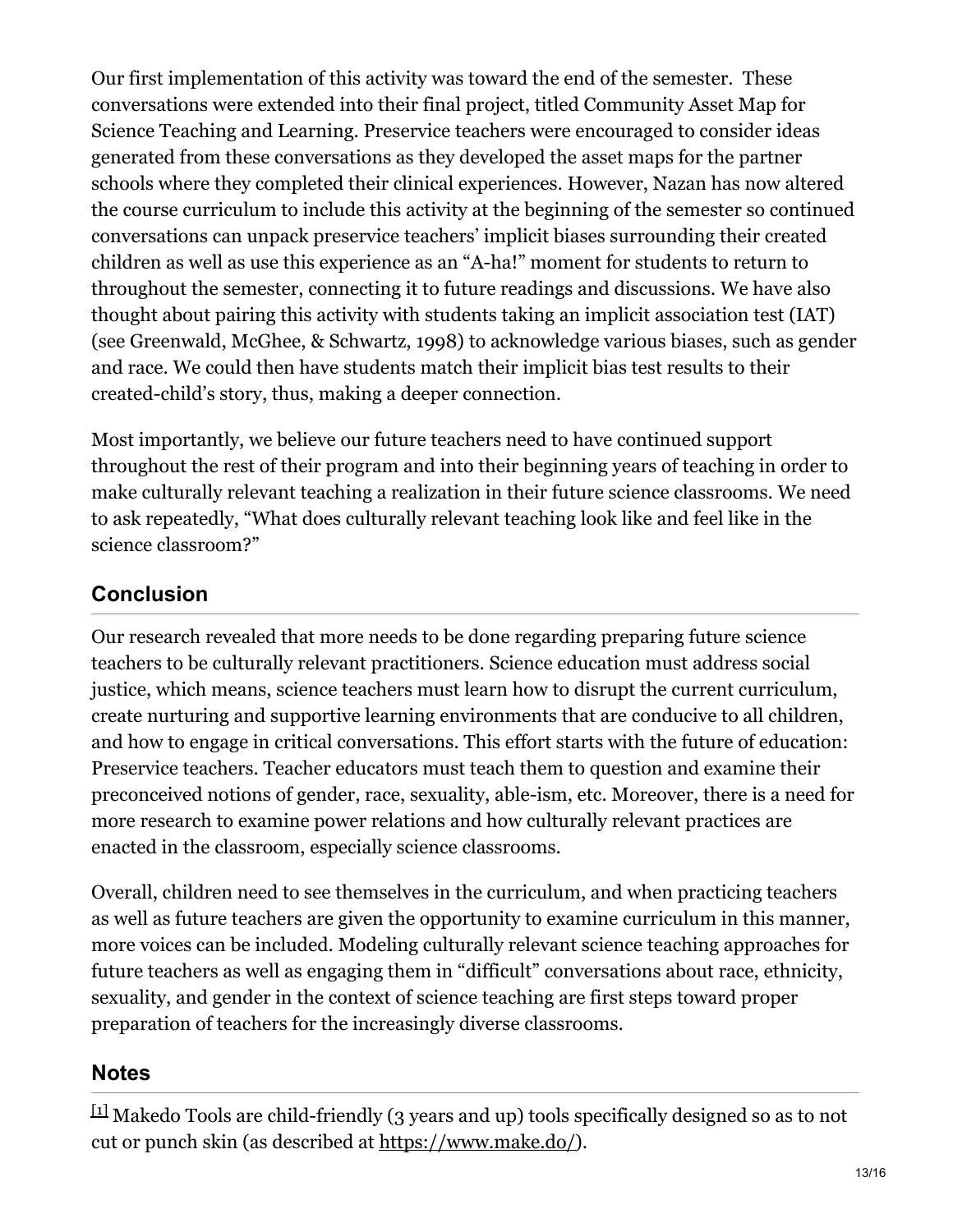#### [APPENDIX-A.docx](https://innovations.theaste.org/wp-content/uploads/sites/11/2020/09/APPENDIX-A.docx)

### **References**

Batchelor, K.E., DeWater, K., & Thompson, K. (2019). Pre-service teachers' implicit bias: Impacts of confrontation, reflection, and discussion. *Journal of Educational Research and Innovation, 7*(1), 1-18.

Batchelor, K.E. (2019). Using linked text sets to promote advocacy and agency through a critical lens. *Journal of Adolescent and Adult Literacy, 62*, 379-386.

Bautista, N.U., Misco, T., & Quaye, S. (2017). Early childhood open-mindedness: An investigation into preservice teachers' capacity to address controversial issues. Journal of Teacher Education, 1-15.

Ball, D. L., & McDiarmid, G. W. (1990). The subject-matter preparation of teachers. In W. R. Houston & M. H. J. Sikula (Eds.), *Handbook of research on teacher education* (pp. 437- 449). New York: Macmillan.

Behrman, E. H. (2006). Teaching about language, power, and text: A review of classroom practices that support critical literacy. *Journal of Adolescent & Adult Literacy, 49*, 490- 498.

Bromley, K. D. (1998). *Language art: Exploring connections.* Needham Heights, MA: Allyn & Bacon.

Brown, S. (2019, March 15). NJ middle school teacher calls students 'N word.' *The Charleston Chronicle.* Retrieved from [https://www.charlestonchronicle.net/2019/03/15/nj-middle-school-teacher-calls](https://www.charlestonchronicle.net/2019/03/15/nj-middle-school-teacher-calls-students-n-word/)students-n-word/

DeBoer, G. E. (2005). Scientific literacy: Another look at its historical and contemporary meanings and its relationship to science education reform. In J. K. Gilbert (Ed.), *Science education: Major themes in education*, (pp. 220-245). New York: Routledge.

Feiman-Nemser, S. (2012). *Teachers as learners*. Cambridge, MA: Harvard Education Press.

Gay, G. (2010). Acting on beliefs in teacher education for cultural diversity. *Journal of Teacher Education, 61*(1), 143-152.

Genishi, C., & Dyson, A. H. (2009). *Children, language, and literacy: Diverse learners in diverse times*. New York, NY: Teachers College Press.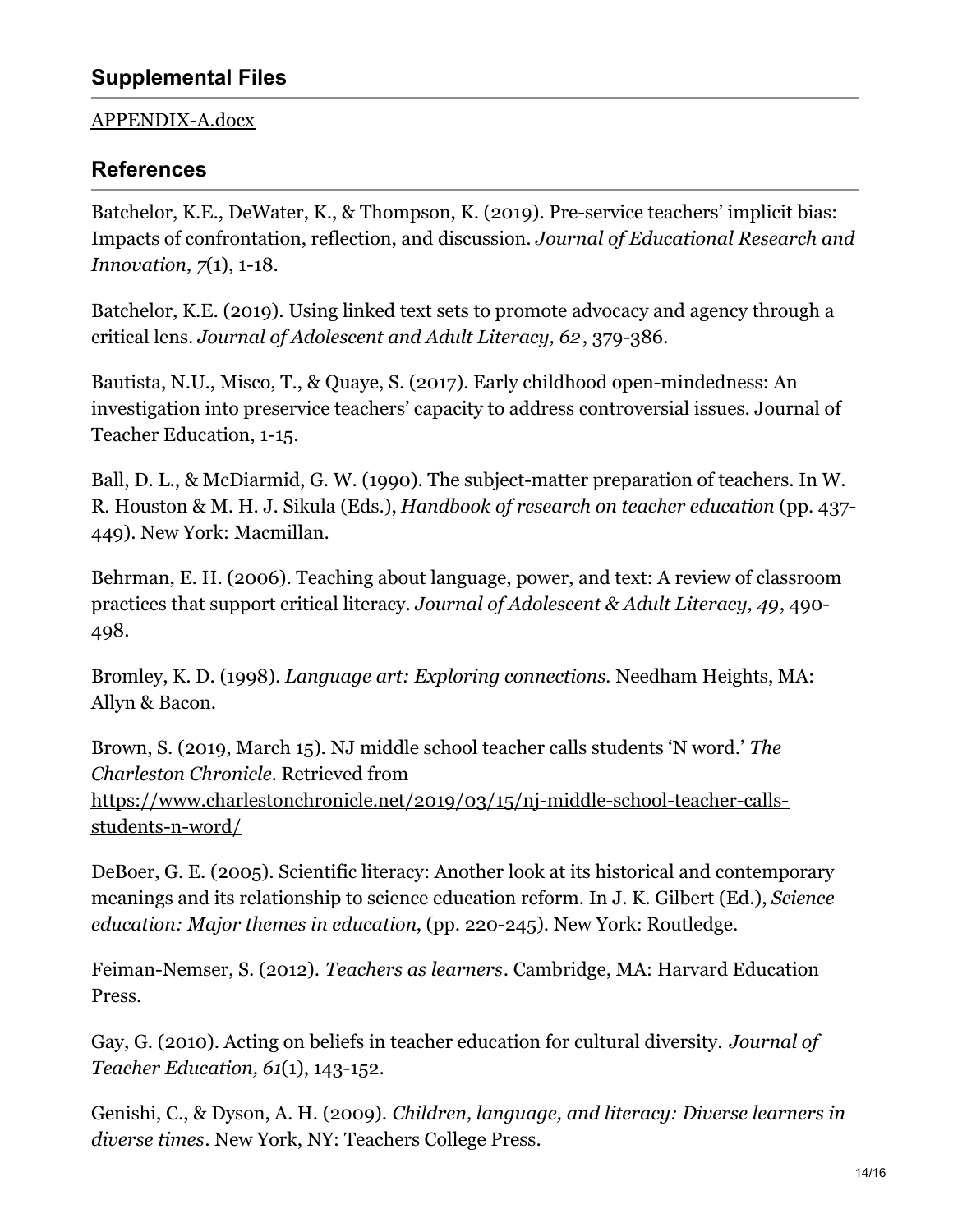Green, E. (2016, November 17). Baltimore teacher caught on video using 'N' word as she berates black students. *The Baltimore Sun.* Retrieved from <https://www.baltimoresun.com/education/bs-md-ci-teacher-video-20161117-story.html>

Greenwald, A. G., McGhee, D. E., & Schwartz, J. L. K. (1998). Measuring individual differences in implicit cognition: The implicit association test. *Journal of Personality and Social Psychology, 74*, 1464–1480.

Hutcherson, K. (2018, December 10). California teacher faces charges after forcibly cutting a student's hair while singing anthem. Retrieved from <https://www.cnn.com/2018/12/08/us/california-haircut-teacher/index.html>

Ladson-Billings, G. (2014). Culturally relevant pedagogy 2.0: A.K.A. the remix. *Harvard Educational Review, 84*(1), 74-84.

Ladson-Billings, G. (1995). But that's just good teaching! The case for culturally relevant pedagogy. *Theory into Practice, 34*, 159-165.

Lewison, M., Leland, C., & Harste, J. (2014). *Creating critical classrooms: Reading and writing with an edge* (2nd ed.). Hoboken, NJ: Taylor & Francis.

Melfi, T., Gigliotti, D., Chernin, P., Topping, J., Williams, P., Schroeder, A., Walker, M., … Twentieth Century Fox Home Entertainment, Inc.,. (2017). *Hidden figures*.

Moll, L., Amanti, C., Neff, D., & González, N. (1992). Funds of knowledge for teaching: Using a qualitative approach to connect homes and classrooms. *Theory into practice, 31*, 132-141.

Montgomery, W. (2001). Creating culturally responsive, inclusive classrooms. *Teaching Exceptional Children, 33*(4), 4-9.

NGSS Lead States (2013). Next generation science standards: For states, by states. Washington, DC: The National Academies Press.

Nieto, S. (2000). *Af irming diversity: The sociopolitical context of multicultural education* (3rd ed.). New York: Longman.

Nieto, S. (Ed.) (2005). *Why we teach.* New York, NY: Teachers College Press.

Sensoy, Ö., & DiAngelo, R. J. (2012). *Is everyone really equal?: An introduction to key concepts in social justice education.* New York: Teachers College Press.

Silverman, S. K. (2010). What is diversity? An inquiry into preservice teacher beliefs. *American Educational Research Journal, 47*, 292-329.